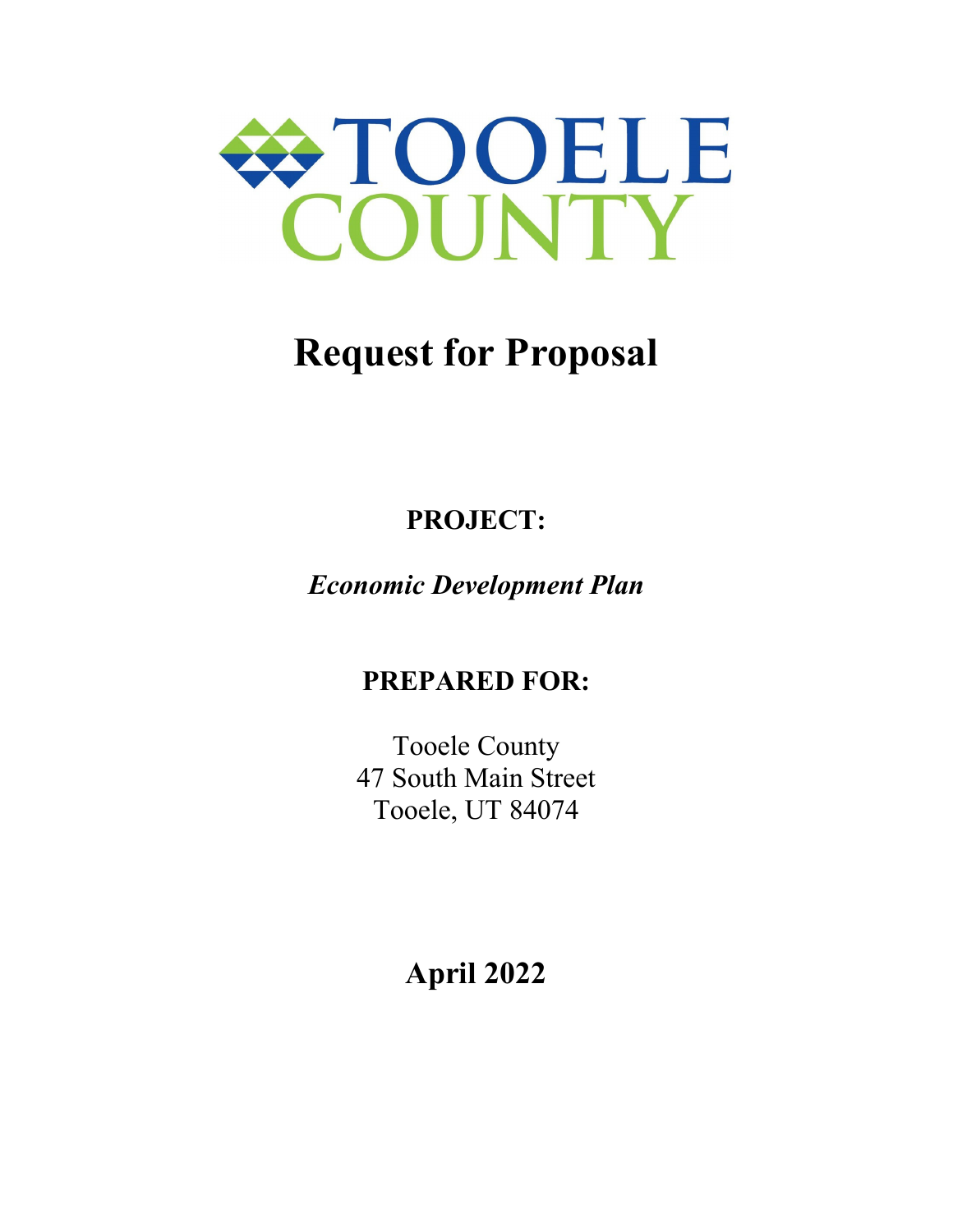#### **INTRODUCTION:**

Utah is the fastest growing state in the U.S. (2021-2022). The State's economy is ranked #1 and is also among the top 10 in education, fiscal stability, and infrastructure.

Located about 30 minutes from Salt Lake City, Tooele County affords a unique and desirable quality of life that is unsurpassed in the Rocky Mountain region. Proximate to the Wasatch Front area, the County has a lower cost of living. Both job creation and new business applications have a more consistent upward trend in Tooele County than in any other county in the State. This may denote a healthy entrepreneurial ecosystem.

However, 63% of residents commute out of the County for work, half of whom spend more than an hour a day commuting. The impact of these outward commutes extends beyond the quality-of-life considerations for those facing long daily commute times. Moreover, there is anecdotal evidence that much of the retail leakage from the County occurs as commuters make purchases in their county of employment instead of in Tooele County, both due to convenience and because of greater opportunities in adjacent counties for experiential shopping, dining venues, and formal entertainment.

The aim of the proposed Economic Development Plan is to greatly boost and sustain Tooele County's economy by providing a guide for action in order to improve resource utilization, stimulate motivation and commitment, and set performance standards while allowing flexibility to find alternative approaches when needed. The economic development plan should answer the questions "Where do we want to go?" and "How are we going to get there?" The strategic direction should evolve from a clearly defined vision with prioritized goals and measurable objectives.

#### **SCOPE OF WORK:**

- A. Create an economic development plan to accomplish the deliverables and outcomes noted above.
- B. Plan and implement strategies to attract new businesses, to encourage expansion of existing businesses, and to retain existing business, which will promote a stronger economic base.
- C. Determine how to help the large industrial parks fill with tenants as part of helping the County become a regional manufacturing and transportation hub.
- D. Identify action steps to enhance diversity and inclusion.
- E. Improve analysis and planning processes to keep up with and to be agile and resilient in responding to dynamic changes in economic conditions.
- F. Address development and implementation of green products, processes, places, and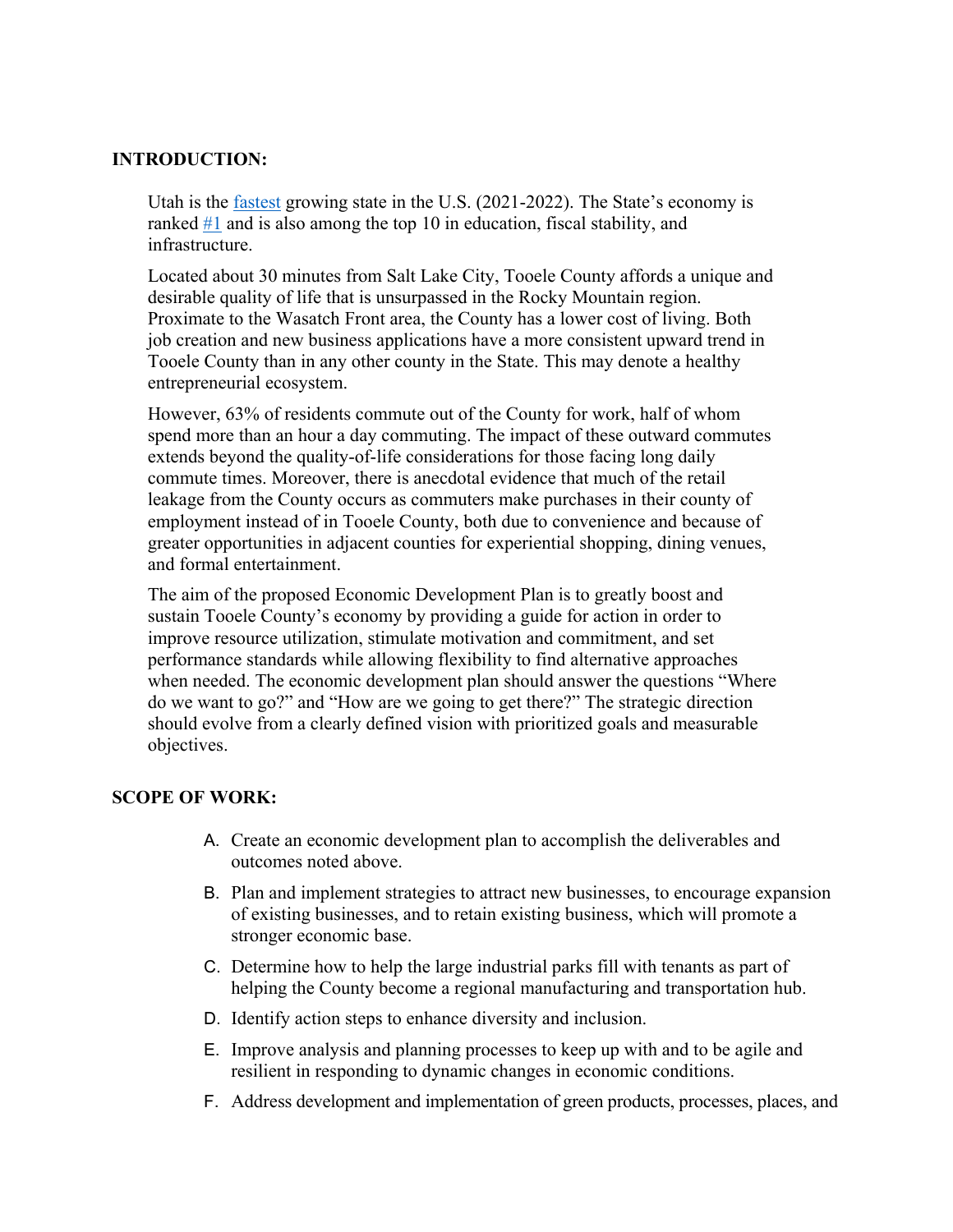buildings – particularly important in our relatively dry climate.

- G. Define the critical few initiatives for the next 3-5 years, including milestones, roles and responsibilities, progress metrics, and measures of achievement.
- H. Develop a performance management system to assure progress, including defining economic goals and benchmarks.
- I. In addition, the Scope of Work must ensure the following:
	- o Work closely with Tooele Technical College regarding workforce development planning.
	- o Align with and support the Wasatch Front Regional Council's Comprehensive Economic Development Strategy (CEDS).
	- o Provide input to support development and implementation of a Business Retention and Expansion plan (Economic Gardening), which will be separate project to be initiated after this project.
	- o Complete the project and turn over all reports, studies, and plans by a proposed deadline of August 13, 2022.

#### **Deliverables and Outcomes desired to result from the project to create a sustainable Economic Development Plan**:

Populations or industry sectors that the project will affect include:

- Tooele County residents. We currently benefit from low rates of unemployment  $(3\%)$ , poverty  $(5.3\%)$ , and income inequality  $(5.3x)$ . Each of these metrics is among the best in the State. The projects envisioned herewith will work to maintain results for those indicators while improving income levels and increasing the number of local good-paying jobs.
- Every resident of Tooele County can naturally benefit from improved economic conditions that generally result in better overall health, increased education opportunities, more affordable outdoor recreation, expanded community services, and enhanced lifestyle options.
- Many of the 24,000 workers living in Tooele County but working in other counties will no longer have to travel to jobs elsewhere.
- Workers currently with low-paying jobs will have better opportunities for higher pay.

Business opportunities that should be enhanced by this project:

- 1. Economic Gardening will particularly benefit Stage 2 companies.
- 2. Retail businesses and entities brought in or created as ancillaries to support new industries will be positively affected and their number will be increased.
- 3. There will be a multiplier effect from new jobs being created in Tooele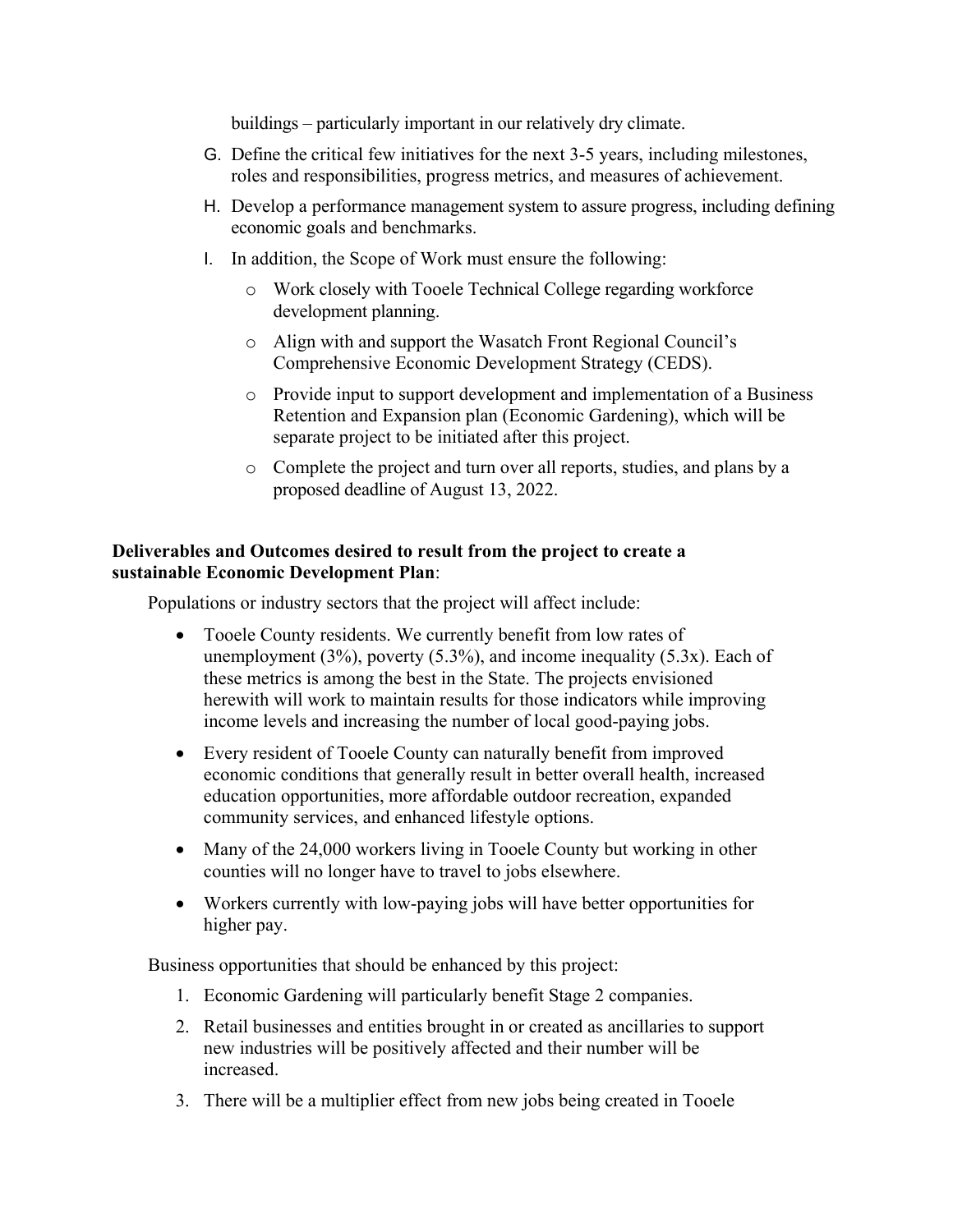County.

The estimated number of new jobs that will be realized as a result of this project:

 The County has experienced approximately 3% annual growth in the number of residents employed, or roughly 1,100 jobs per year. This project should be able to double that, so one might expect 2,200 more jobs added annually, beginning by 2023, once the project is generating consistent results.

Economic goals and benchmarks need to be defined and achieved. For example:

- 1. Improve the quality of working life. Benchmarks would include the:
	- o Number of good-paying jobs created.
	- o Reduction in the number of workers living in Tooele County who travel to other counties to work (from a base of 75%, or 24,000 workers).
	- o Increase in median household incomes (from a base of around \$75,000).
- 2. Improve opportunities to shop closer to home, with key benchmarks being the:
	- o Reduction in % retail leakage (from a base of 26%)
	- o Increase in sales tax revenues

#### **I. Mandatory Minimum Requirements**

The mandatory minimum requirements must be met, in order for a proposal to be considered responsive. **All of the items described in this section are non-negotiable.** If it is determined that a proposal does not meet these requirements, at any time during the solicitation process, the proposal will be deemed non-responsive and disqualified from further consideration.

Each proposal must include:

- Company name, website (if applicable), name, email and phone number of project manager. Pass or Fail is determined by the presentation of the indicated information.
- Statement of qualifications that includes professional credentials, experience, and overall qualifications in providing the Project Scope stated in this Request for Proposal ("RFP"). Pass or Fail is determined by the presentation of a Statement of Qualifications.
- Three (3) examples of projects which demonstrate qualifications for providing the Project Scope stated in this RFP. Pass or Fail is determined by the presentation of three (3) sample projects.
- A list of any subconsultants or subcontractors proposed to be included in work outlined in the Project Scope. Provide a description of their previous work history.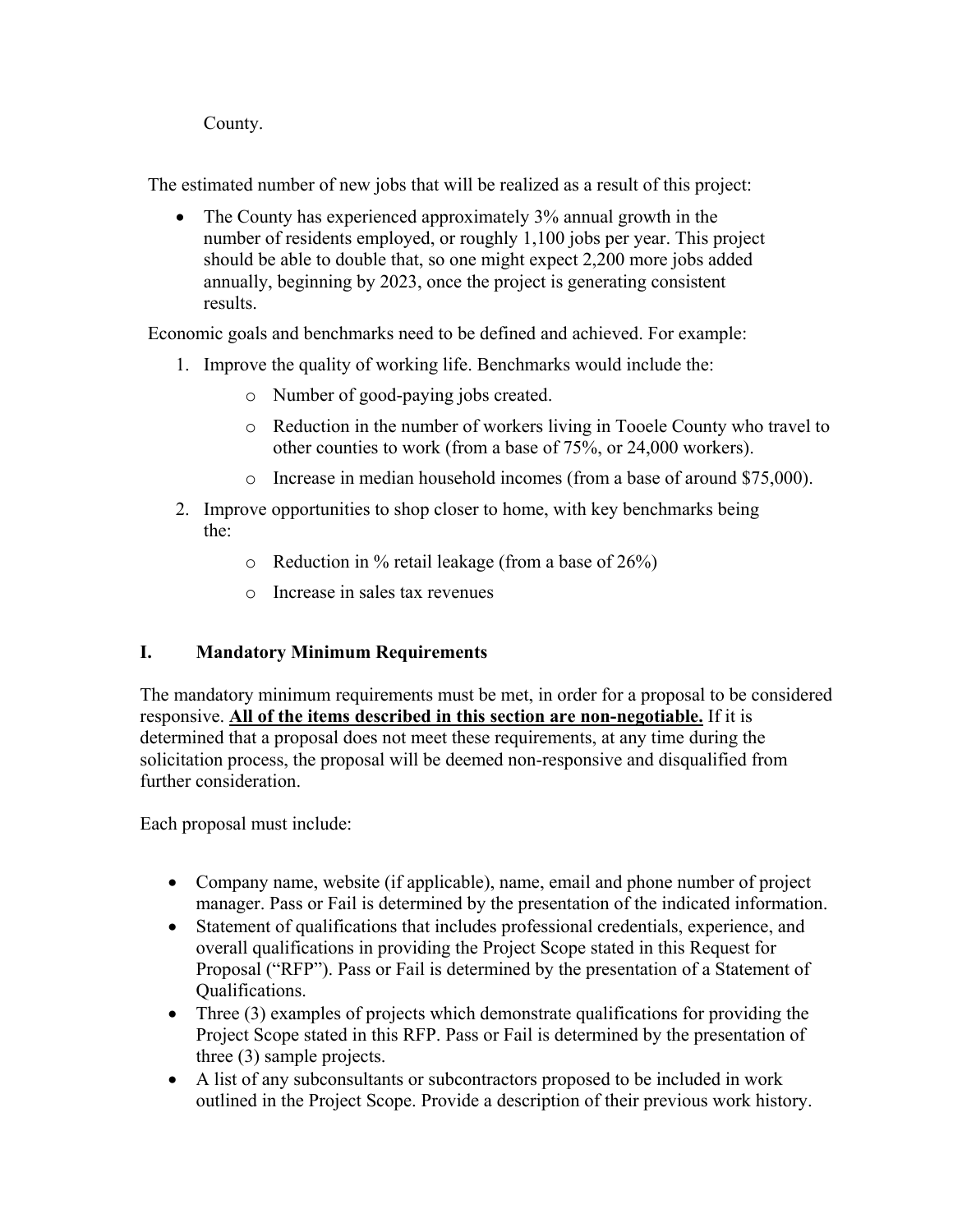Pass or Fail is determined by the being able to clearly determine the status of involvement of subconsultants or subcontractors.

• Any current and applicable certifications of the staff to be assigned to this project or indicate that no licensures or certifications are held by staff assigned to this work. Pass or Fail is determined by the being able to clearly determine licensing and/or certification status.

#### **II. Financial Requirements**

All proposals must include the entire budget required to complete the project, including, but not limited to, the following factors:

- 1. Cost of materials
- 2. Cost of labor per hour
- 3. Travel expenses
- 4. Not-to-exceed cost estimate
- 5. Any other costs pertinent to the project

#### **III. Qualifications**

Consultants shall provide the following information in their proposal:

- A. A list and brief description of, as well as client references for, 3-5 projects similar in scope and size for the Consultant has provided services for.
- B. Team size, bios, years of experience for each, and their roles in the project.
- C. Any additional resources required for support (ex: sub-contractors)
- D. Number of hours and general timeline from start to completion (approx.)
- E. Project management approach
- F. General overview of the design and engineering process beginning-to-end

#### **IV. Schedule**

We are budgeting  $$70,000 - $90,000$  for the Economic Development Plan project. We desire that the planning project be completed by August 12, 2022.

#### **V. Timeline for RFP Process (times are MDT)**

| <b>Event / Action</b> | Date           |
|-----------------------|----------------|
| <b>Advertise RFP</b>  | April 12, 2022 |
|                       |                |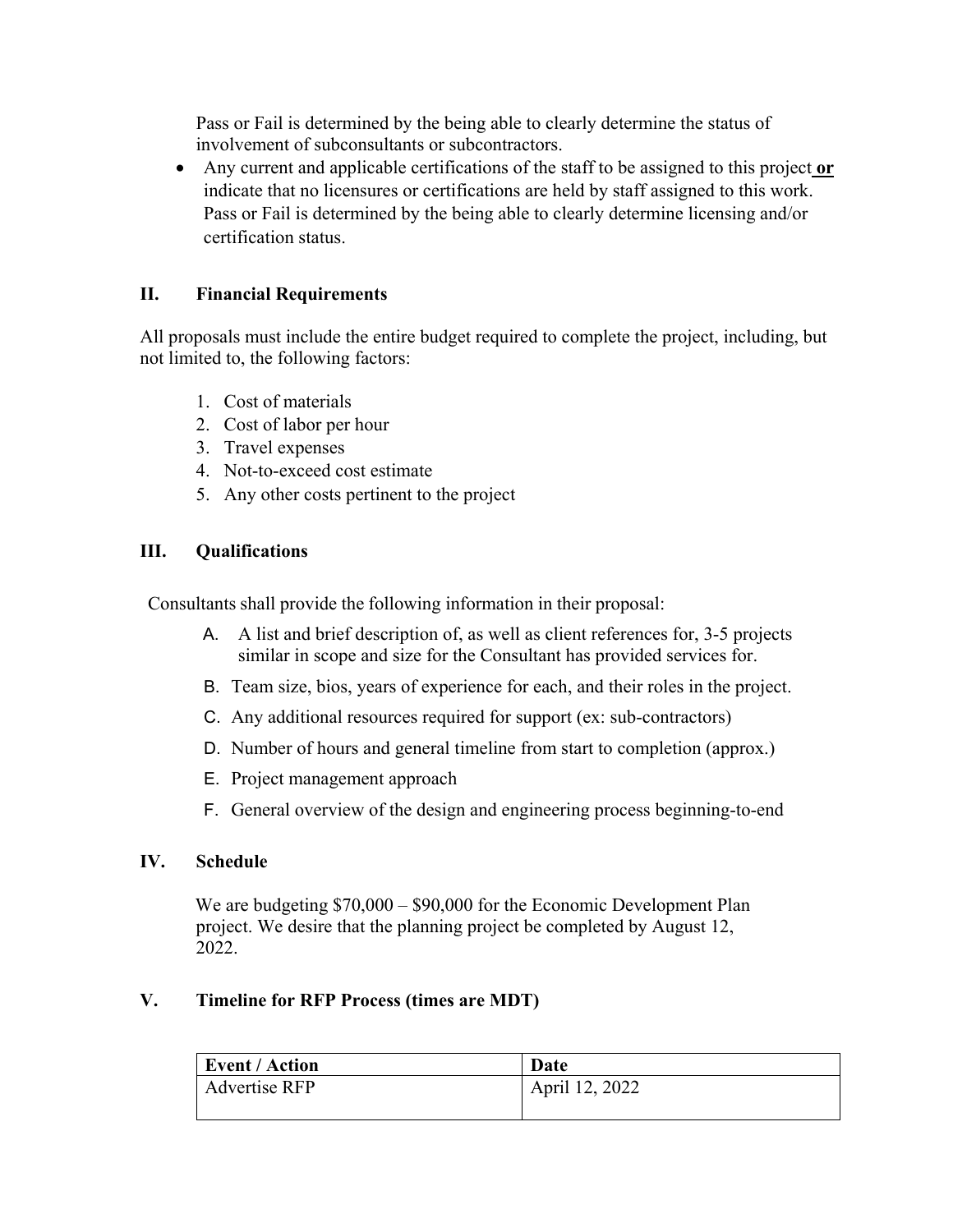| <b>Questions Due</b>                 | 4:00 pm Friday, April 22, 2022  |
|--------------------------------------|---------------------------------|
| County's Response to Questions       | 5:00 pm Tuesday, April 26, 2022 |
| Deadline for Submission of Proposals | 4:00 pm Friday, April 29, 2022  |

#### **PROPOSAL CONTENTS:**

Proposals submitted for this project shall address all requested information. Firms are encouraged to keep the proposals brief and to the point, while still sufficiently detailed to allow for a fair evaluation. Proposals must include the following:

#### **A) Cover Letter (1 page maximum)**

The cover letter shall describe the offeror's business entity (corporation, LLC, partnership, sole proprietorship, etc.), and include: a statement of the offeror's general background, a discussion of the offeror's interest in the project, and the acknowledgement of receipt for any addendums.

#### **B) Project Team**

Identify project personnel and define their respective roles.

#### **C) Substantive Content**

Describe the offeror's abilities to meet or exceed the qualifications set forth in items I, II, III, and IV above.

#### **D) Project Cost (Separately)**

Pursuant to Utah Code Annotated (UCA) § 63G-6a-707(7), the cost proposal will be evaluated independently from the technical proposal; and as such, **must** be submitted separately from the technical proposal. Offerors must not include costs or pricing data in their responses to the Mandatory Minimum Requirements and the Technical Response.

 Offeror must include on a separate document a complete budget. If an offeror fails to include a complete budget, then its proposal will be considered non responsive, and the proposal will be rejected.

#### **E) Signature**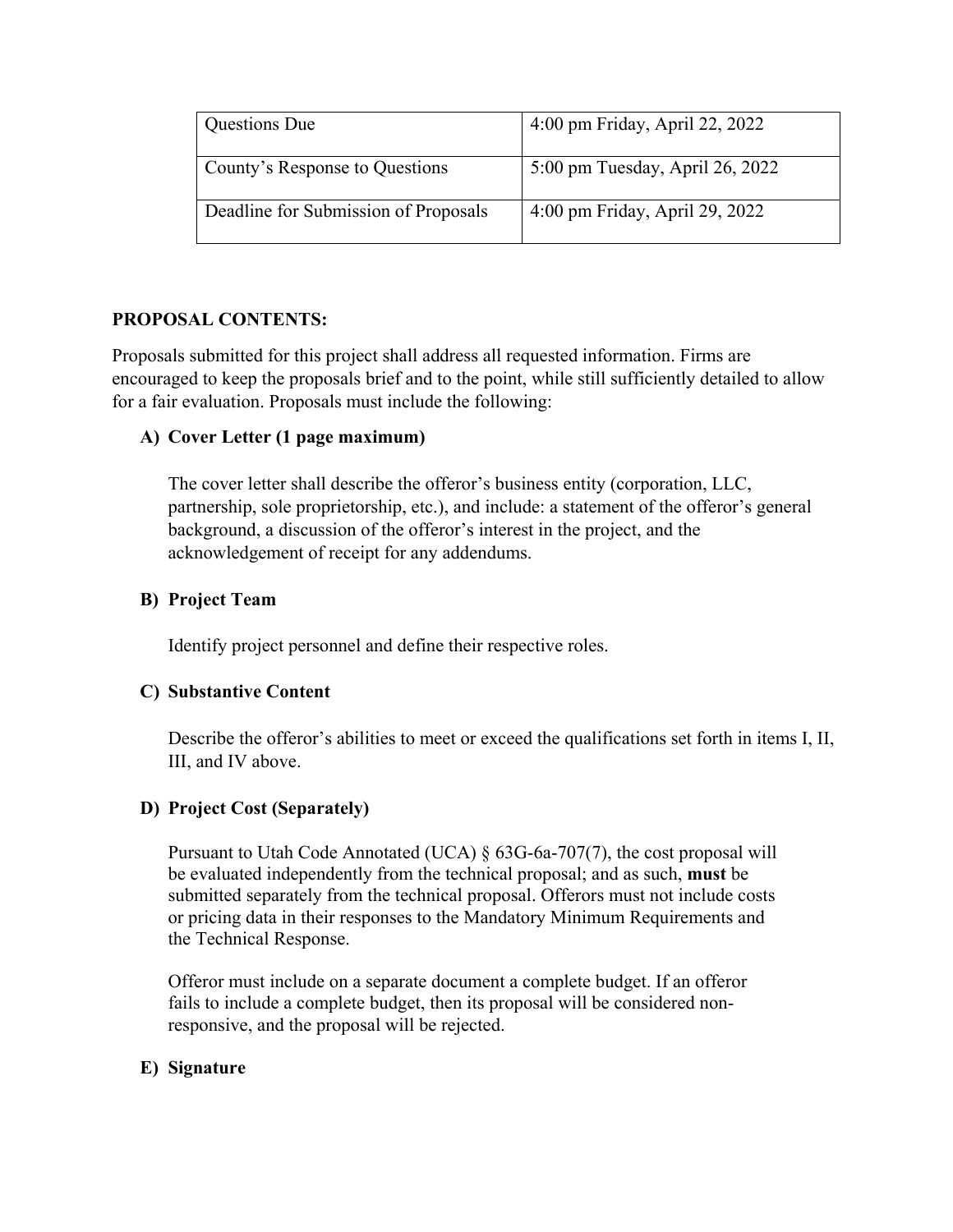The proposal shall be signed by a representative authorized to bind the team and shall expressly state the proposal is valid until the County Council awards the contract. By signing the cover letter and submitting a proposal, the proposer covenants that the proposer is fully qualified to provide the required services, and that the submitted information is true and accurate and may be relied upon in evaluating the proposal.

#### **F) Non-Collusion Affidavit (Exhibit A)**

The attached Non-Collusion Affidavit must be completed and returned with proposal.

#### **PROPOSAL SUBMISSION:**

Submission of the proposal can occur through the Utah State Purchasing U3P Website, or via mail of a physical copy. Mailing instructions are below:

Three, individually sealed, copies of the proposal must be received by the due date for submittal: 4:00 PM on Friday, April 29, 2022.

Mailed submittals must be addressed and sent to

**Tooele County Administration Building c/o County Auditor 47 South Main Street Tooele, UT 84074** 

Proposal shall be submitted in a sealed envelope. The outside lower right-hand corner of the envelope shall be marked:

#### **Sealed Proposal of (Firm Name) Economic Development Plan 2022 Tooele County Administration Building**

Questions must be submitted via email to Alison McCoy at alison.mccoy@tooeleco.org or through the Utah State Purchasing U3P Website, and are due no later than 4:00 PM Friday, April 22, 2022

Submissions, modifications or corrections received after the closing time on April 29, 2022 will be considered late and will not be opened.

If only one submission is received, County will evaluate proposal response to make sure the offer meets the minimum mandatory requirements and the technical RFP requirements stated in the RFP, and will determine if the cost proposal is fair and reasonable to award. Or, if time permits, resolicit submissions for the purpose of obtaining additional submissions.

Tooele County shall not be obligated to respond to any proposal submitted, nor shall it be legally bound in any manner whatsoever by the receipt of a proposal.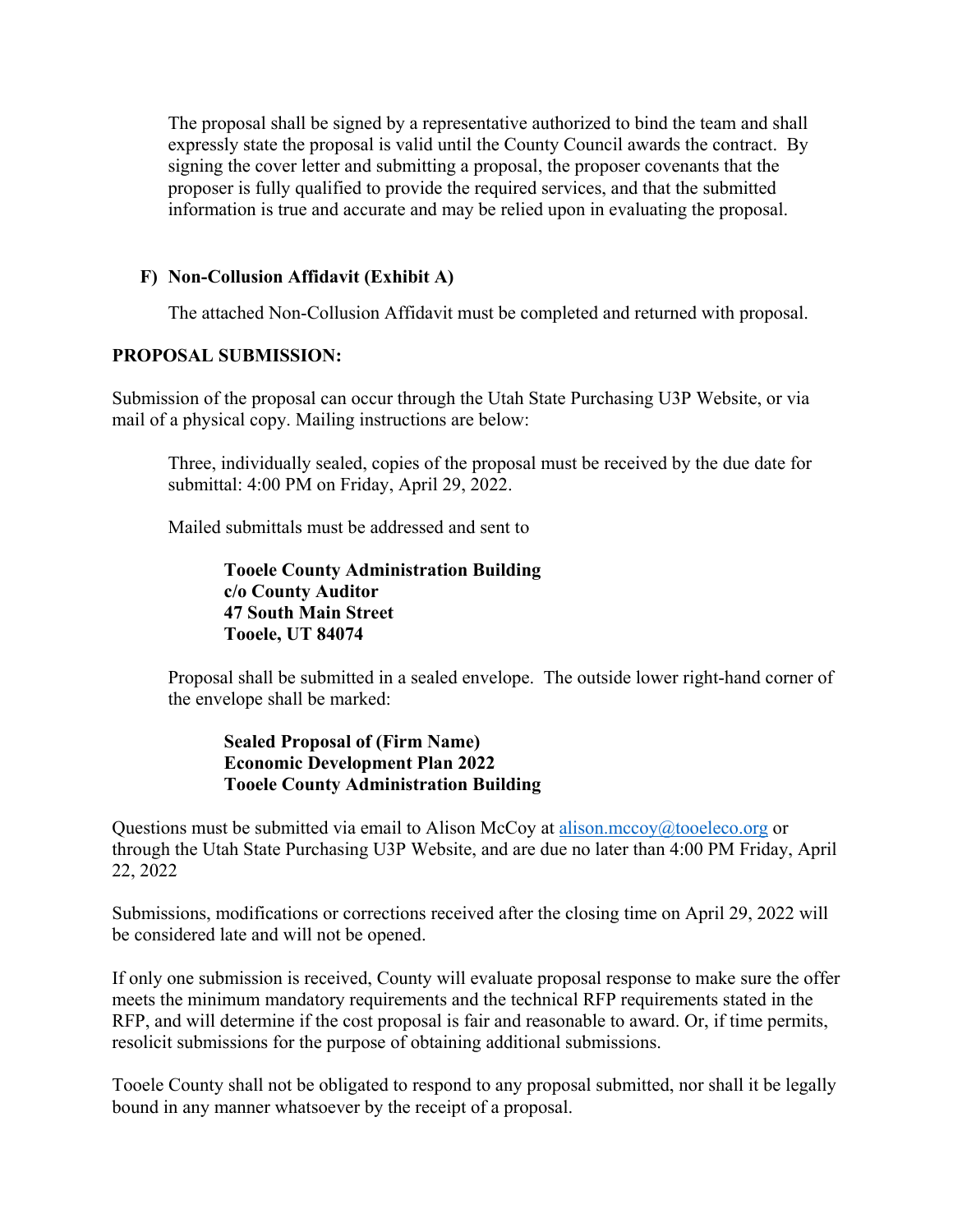Tooele County reserves the right to extend or cancel all scheduled proposal due dates. Notice of such extensions or cancellations shall be sent via addendum to this RFP.

#### **PROPOSAL REVIEW:**

All proposals in response to this RFP will be evaluated in a manner consistent with County and state procurement codes and applicable rules and policies.

In the initial phase of the proposal evaluation process, the evaluation committee will review all proposals timely received. First, non-responsive proposals (those not conforming to RFP requirements) will be eliminated.

At the conclusion of the initial evaluation phase, selected proposals will be chosen for detailed review and evaluation, including oral presentations if required.

Tooele County reserves the right to be the sole judge as to the overall acceptability of any proposal or to judge the individual merits of specific provisions within competing offers.

Proposals will be reviewed by a selection committee consisting of at least three persons.

Proposals will be scored as follows:

| <b>Technical Criteria:</b>                          | <b>Possible Points</b> | Weight |
|-----------------------------------------------------|------------------------|--------|
|                                                     |                        |        |
| Criteria 1: Qualifications (experience, past        | 320                    | $64\%$ |
| performance, and reputation)                        |                        |        |
| Criteria 2. Availability and schedule to completion | 120                    | 24%    |
| Criteria 3. Organization and approach               | 60                     | 12%    |
| <b>Total Technical Points:</b>                      | 500                    | 100%   |
|                                                     |                        |        |
| <b>Total Cost Points Possible:</b>                  | 300                    | 100%   |

The County may then enter contract negotiations with the proposer who, in the sole discretion of the selection committee, is determined to have submitted the proposal with the highest score and the most responsive and responsible proposal that meets all the RFP's requirements.

#### **PROPOSAL REJECTION:**

Tooele County reserves the right to reject any or all proposals submitted or make modifications to the scope of work, subject to appropriate negotiation. Tooele County agrees to not discriminate based on age, race, religion, sex, color, national origin, marital status, family status, source of income, sexual preference, mental or physical disability in review of the proposals or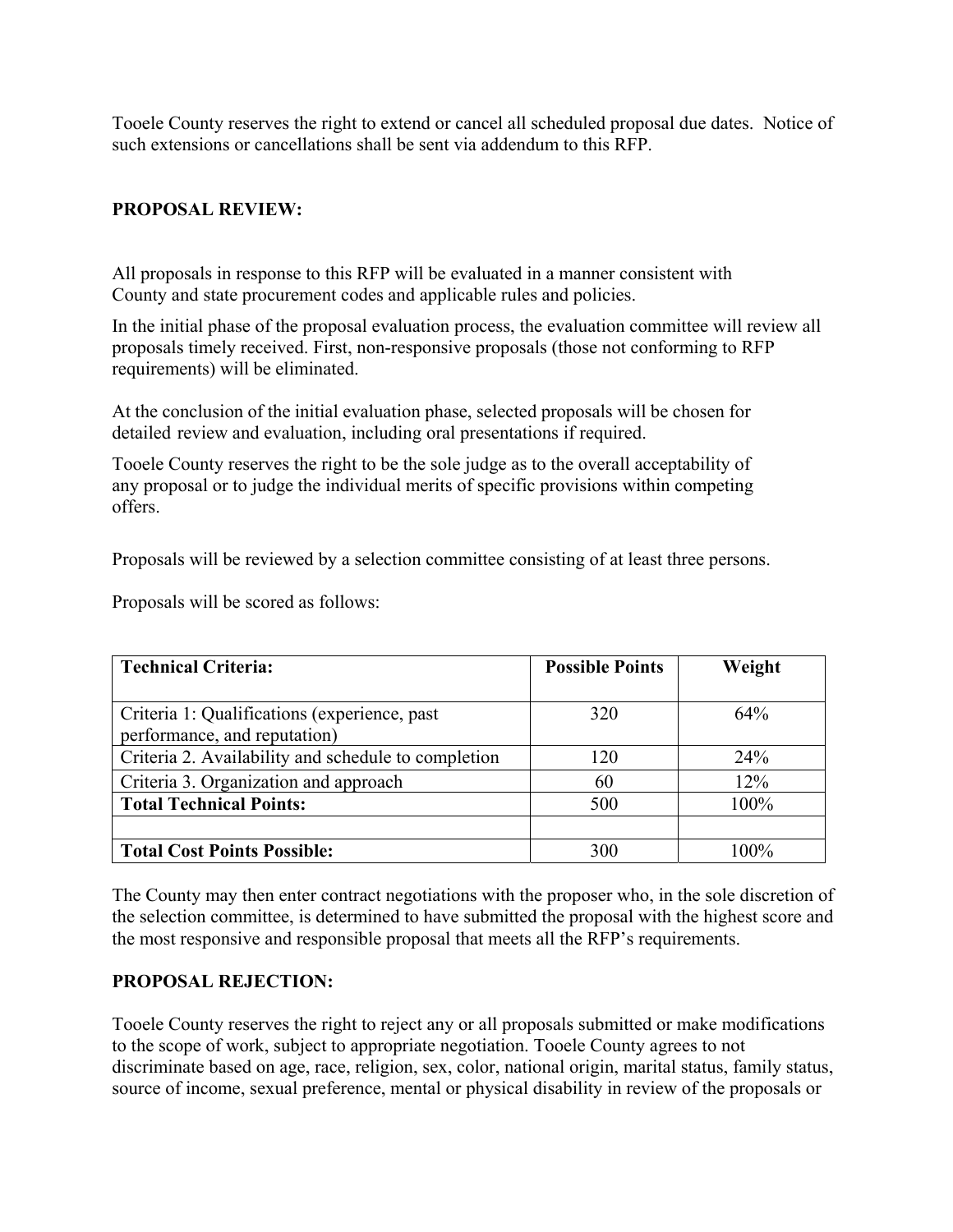execution of agreements to the work. This RFP does not constitute any form of offer to contract. Tooele County will not pay any costs incurred by the proposer in preparing or submitting the proposal.

#### **CANCELLATION OF PROCUREMENT PROCESS**

The County may cancel the procurement process at any time. All proposals become the property of the County. All information submitted in the proposal becomes "public record" as defined by the State of Utah upon completion of the procurement process. If any proprietary information is contained in or attached to the proposal, it must be clearly identified by the PROPOSER, otherwise the PROPOSER agrees that any and all documents provided may be released to the public after the award.

The County reserves the right to withdraw the Request for Proposal (RFP), to reject a specific proposal for noncompliance within the RFP provisions, or not award a contract at any time because of unforeseen circumstances.

#### **INTERPRETATION OF RFP**

The Contractor must make careful examination and understand all the requirements, specifications, and conditions stated in the RFP. If any Contractor planning to submit a proposal finds discrepancies in or omissions from the RFP, or is in doubt as to the meaning, a written request for interpretation or correction must be given to the County during the question and answer period. Any changes to the RFP will be made only by written addendum. The County is not responsible for any other explanations or interpretations. If any provision in this agreement is held by a court of competent jurisdiction to be invalid, void, or unenforceable, the remaining provisions will nevertheless continue in full force without being impaired or invalidated in any way. All notices regarding this procurement may be posted on the County website.

#### **COMPENSATION**

The County shall pay the AWARDED PROPOSER for services performed, to the satisfaction of the County. Expenses incurred and compensation shall be paid in accordance with an invoice submitted to County by AWARDED PROPOSER. The County shall pay the acceptable invoice within thirty (30) working days from the date of receipt of the invoice, or the goods/services are received, whichever is later.

No price increases will be permitted during the first year of this Agreement. All price decreases (for example, if CONTRACTOR offers lower prices to another governmental entity) will automatically be extended to the County. The County requires written proof satisfactory to County of cost increases prior to any approved price adjustment. After the first year of the award, a minimum of 45-days advance notice in writing is required to be considered and approved by County. No retroactive price increases will be considered. Any price increases must be stated in a written amendment to this Agreement. The net dollar amount of profit will remain firm during the period of the Agreement. Annual increases must be approved (if needed) for budget funding by the County Manager or County Council.

#### **PROPOSAL ACCEPTANCE:**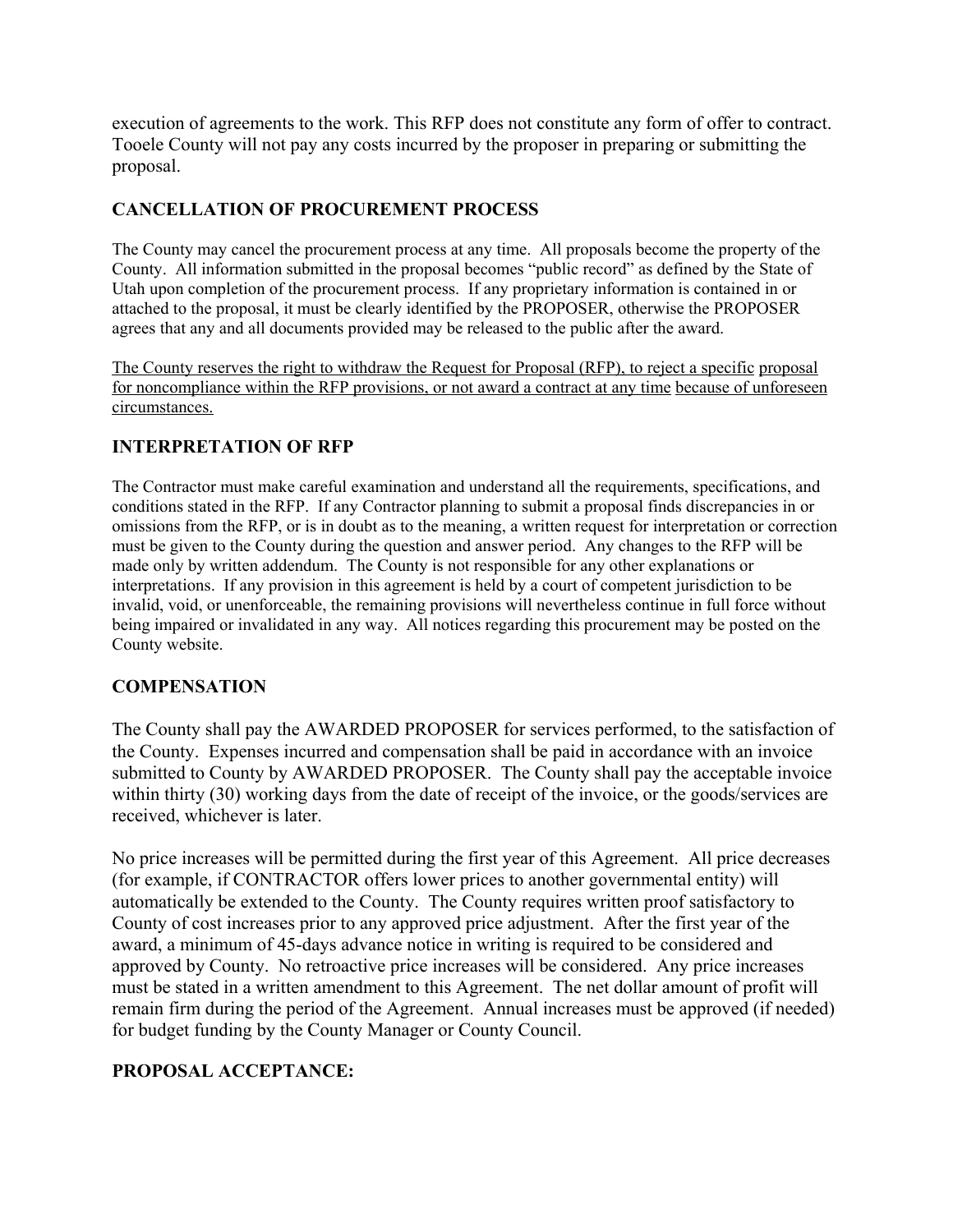Award will be made to the highest scoring responsive and responsible offeror, meeting all RFP stated requirements.

Tooele County reserves the right to award a contract based on a proposal submitted or to further negotiate with proposer.

By submission of a proposal, proposer agrees to be legally bound, thereby if its proposal is accepted.

Contracts arising out of proposals submitted hereunder (including any negotiations that follow) shall not be binding on Tooele County, its officers, employees, or agents unless and until formally approved and duly executed by the Tooele County Manager or Council.

#### **NOTIFICATION:**

Due to Tooele County Policy, we have to present all responses in a County Council Meeting and get approval on the selected vendor prior to award. This process can take some time, and because of this, the posting will be closed on the State Purchasing Solicitation U3P Website. Following the County Council Meeting where the award is approved, all responders will receive an email notification of the results. Attendance of County Council Meeting are also permitted.